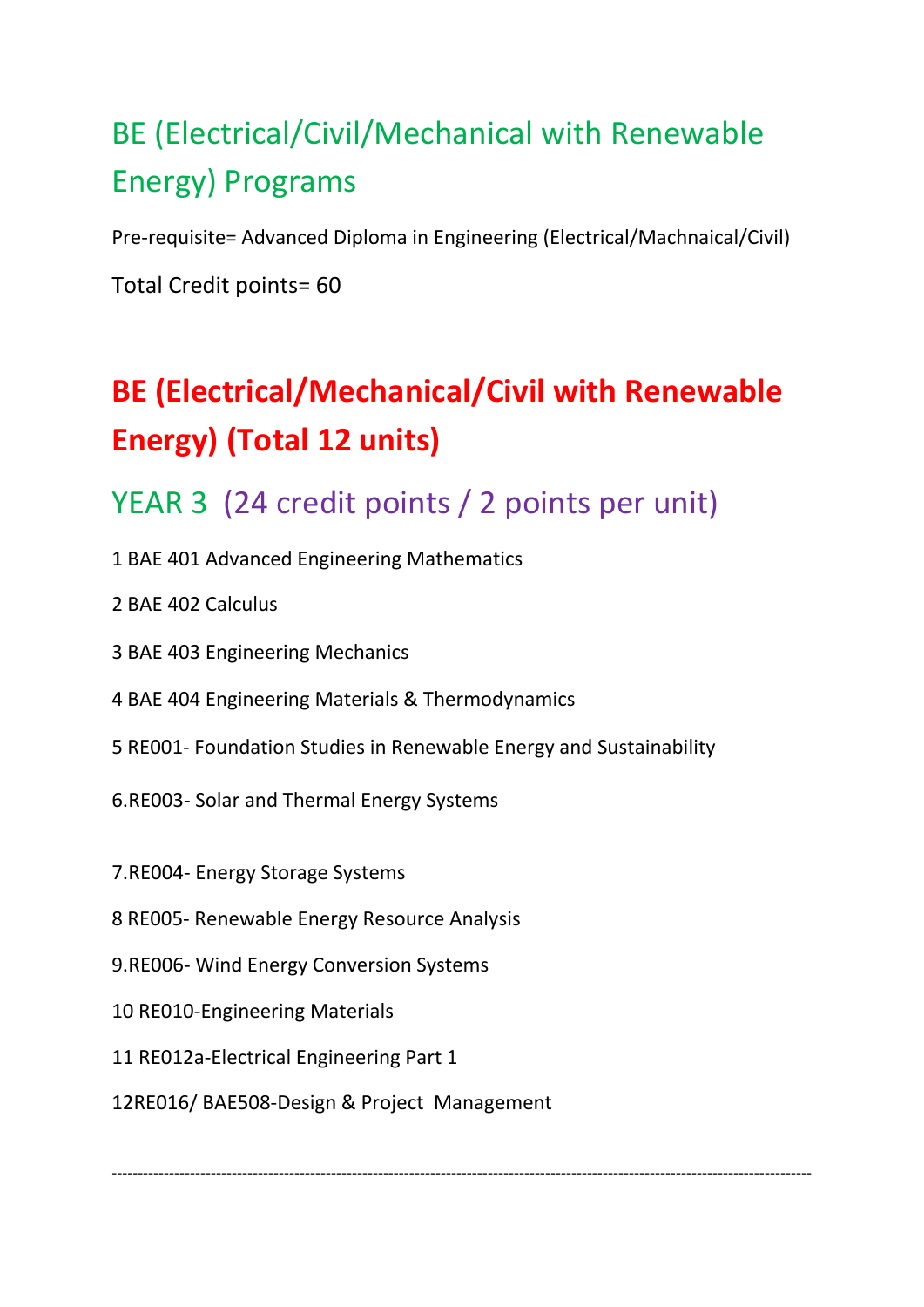## **BE (Electrical with Renewable Energy)**

## **YEAR 4 (**36 credit points / 3 points per unit)

1 [BAE 601 Computer Programming](file:///S:/UserData/Downloads/B%20E+B%20App%20Sc(IT)+B%20Bus%20Course%20Detailed%20Contents%20(1).htm%23q)

2 [BAE 602 Computer Network](file:///S:/UserData/Downloads/B%20E+B%20App%20Sc(IT)+B%20Bus%20Course%20Detailed%20Contents%20(1).htm%23y)

3 [BAE 603 Software Engineering](file:///S:/UserData/Downloads/B%20E+B%20App%20Sc(IT)+B%20Bus%20Course%20Detailed%20Contents%20(1).htm%23s)

4 RE012b-Electrical Engineering Part 2

5 RE002- Grid Connected Photovoltaic Power Systems

6 RE013-Electrical Machines

7 RE014-Electronics Control 8 RE015-Electrical Project/ Practice

9 [BAE 501 Advanced Power Systems & Power Transmission Networks](file:///S:/UserData/Downloads/B%20E+B%20App%20Sc(IT)+B%20Bus%20Course%20Detailed%20Contents%20(1).htm%23i)

10 [BAE 506 Power System Stability & Protection](file:///S:/UserData/Downloads/B%20E+B%20App%20Sc(IT)+B%20Bus%20Course%20Detailed%20Contents%20(1).htm%23n)

11 [BAE 604 Telecommunication Engineering](file:///S:/UserData/Downloads/B%20E+B%20App%20Sc(IT)+B%20Bus%20Course%20Detailed%20Contents%20(1).htm%23t)

12.RE007- Energy System Efficiency

13 BAE 608 Professional Engineer Engineering Competency Demonstration Report & BAE 605 Engineering Management ( Completion Certification with no credit points)

--------------------------------------------------------------------------------------------------------------------------------------

#### **BE (Civil with Renewable Energy)**

### **YEAR 4 (**36 credit points / 3 points per unit)

1 RE011a-Civil & Mechanical Engineering Part 1

2 RE011b-Civil & Mechanical Engineering Part 2a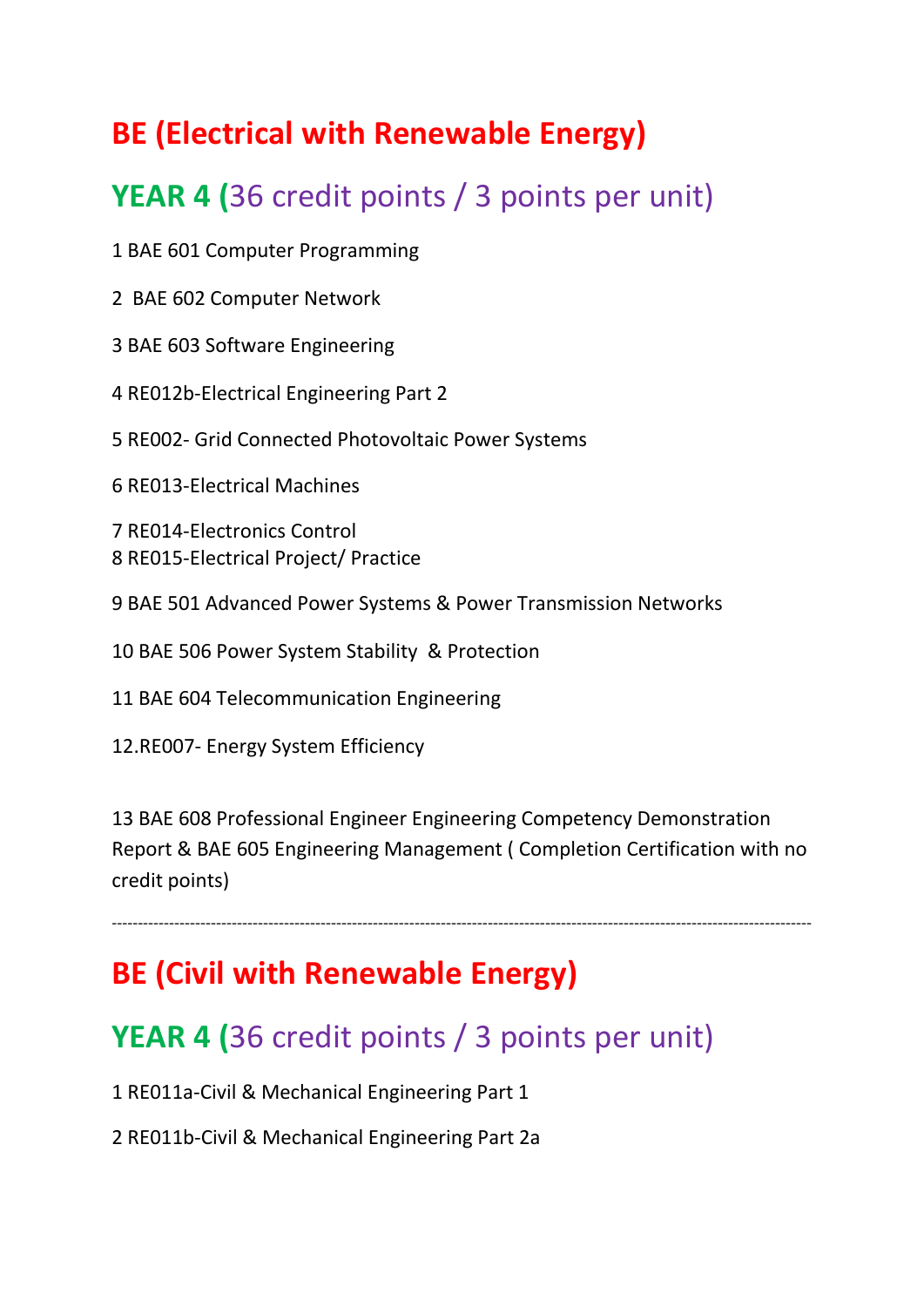[BAE 606 Building Service Electrical & Mechanical Engineering](file:///S:/UserData/Downloads/B%20E+B%20App%20Sc(IT)+B%20Bus%20Course%20Detailed%20Contents%20(1).htm%23v)

4BAE421 Building Construction Engineering

 [BAE422 Estimating](file:///S:/UserData/Downloads/B%20E+B%20App%20Sc(IT)+B%20Bus%20Course%20Detailed%20Contents%20(1).htm%23b2) 

 [BAE423 Fluid Mechanics](file:///S:/UserData/Downloads/B%20E+B%20App%20Sc(IT)+B%20Bus%20Course%20Detailed%20Contents%20(1).htm%23b3) 

 [BAE424 Reinforced Concrete](file:///S:/UserData/Downloads/B%20E+B%20App%20Sc(IT)+B%20Bus%20Course%20Detailed%20Contents%20(1).htm%23b4) 

 [BAE522 Rock Mechanics](file:///S:/UserData/Downloads/B%20E+B%20App%20Sc(IT)+B%20Bus%20Course%20Detailed%20Contents%20(1).htm%23b7) 

 [BAE 523A Environmental Engineering](file:///S:/UserData/Downloads/B%20E+B%20App%20Sc(IT)+B%20Bus%20Course%20Detailed%20Contents%20(1).htm%23z)

[0BAE621 Structural Engineering](file:///S:/UserData/Downloads/B%20E+B%20App%20Sc(IT)+B%20Bus%20Course%20Detailed%20Contents%20(1).htm%23b8) 

[1BAE623 Surveying & Traffic Engineering](file:///S:/UserData/Downloads/B%20E+B%20App%20Sc(IT)+B%20Bus%20Course%20Detailed%20Contents%20(1).htm%23b9) 

[2BAE624 Water Supply , Sanitation & Finishing](file:///S:/UserData/Downloads/B%20E+B%20App%20Sc(IT)+B%20Bus%20Course%20Detailed%20Contents%20(1).htm%23b10)

 BAE 608 Professional Engineer Engineering Competency Demonstration Report & BAE 605 Engineering Management ( Completion Certification with no credit points)

--------------------------------------------------------------------------------------------------------------------------------------

#### **BE (Mechanical with Renewable Energy)**

#### **YEAR 4 (**36 credit points / 3 points per unit)

1 RE011a-Civil & Mechanical Engineering Part 1

2 RE011b-Civil & Mechanical Engineering Part 2a

[3BAE 606 Building Service Electrical & Mechanical Engineering](file:///S:/UserData/Downloads/B%20E+B%20App%20Sc(IT)+B%20Bus%20Course%20Detailed%20Contents%20(1).htm%23v)

 [BAE311 Plant Engineering](file:///S:/UserData/Downloads/B%20E+B%20App%20Sc(IT)+B%20Bus%20Course%20Detailed%20Contents%20(1).htm%23c6)   [BAE314 Mechanical Power Generation](file:///S:/UserData/Downloads/B%20E+B%20App%20Sc(IT)+B%20Bus%20Course%20Detailed%20Contents%20(1).htm%23c9)  [BAE315 Materials Engineering](file:///S:/UserData/Downloads/B%20E+B%20App%20Sc(IT)+B%20Bus%20Course%20Detailed%20Contents%20(1).htm%23c10) 

[BAE511 Air-conditioning & Refrigeration](file:///S:/UserData/Downloads/B%20E+B%20App%20Sc(IT)+B%20Bus%20Course%20Detailed%20Contents%20(1).htm%23c1)

 [BAE512 Building Service Water Supply System](file:///S:/UserData/Downloads/B%20E+B%20App%20Sc(IT)+B%20Bus%20Course%20Detailed%20Contents%20(1).htm%23c4)  [BAE613 Mechanical Instrumentation Process](file:///S:/UserData/Downloads/B%20E+B%20App%20Sc(IT)+B%20Bus%20Course%20Detailed%20Contents%20(1).htm%23c5)